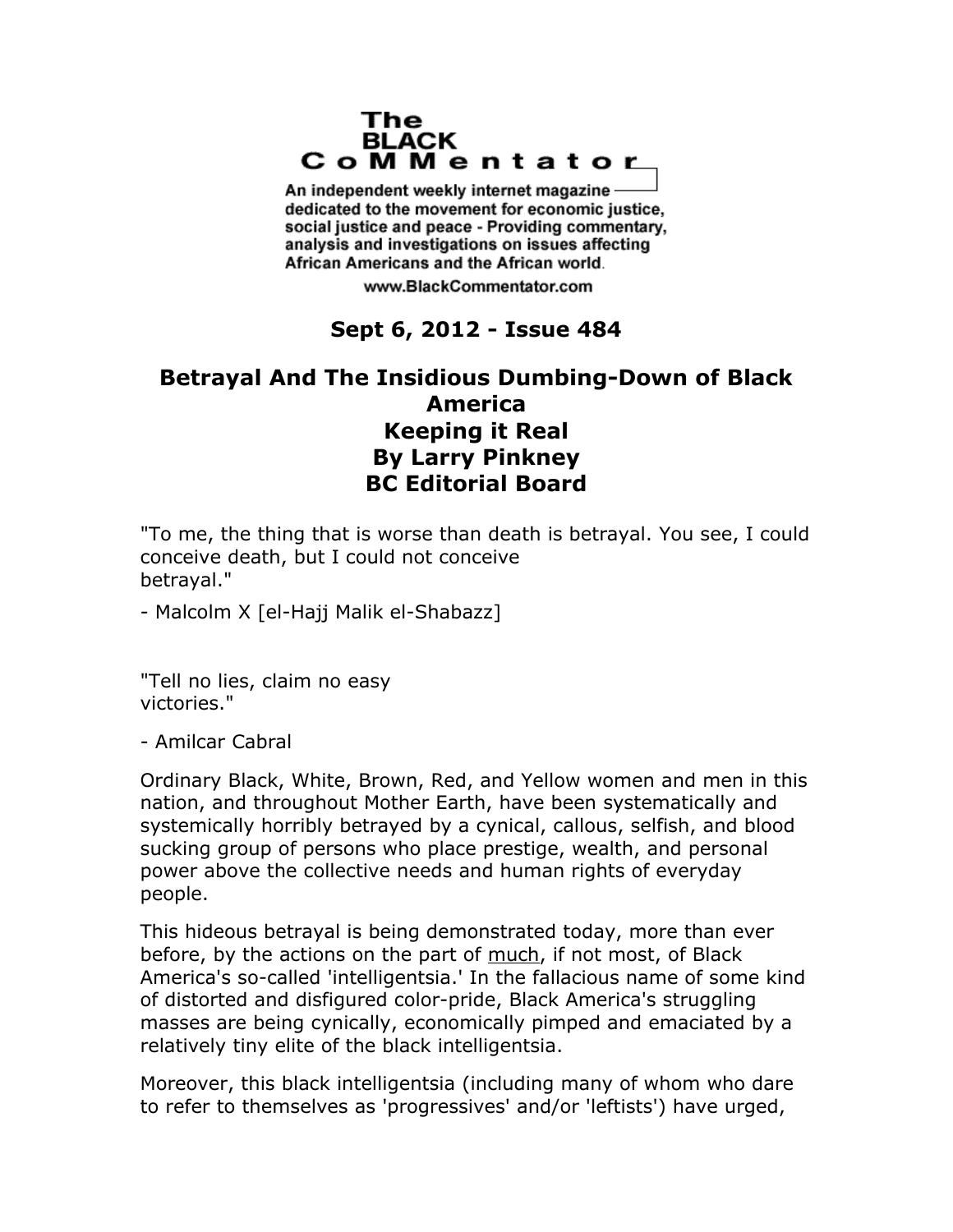and continue to urge, Black America collectively to cast its lot in with politicians of this war-crazed, filthy, corrupt, unjust, and hypocritical U.S. political system. They have grotesquely disfigured, revised and (in de facto terms) repudiated the stalwart legacies of selflessness, internationalism, anti-war, anti-colonialism, and anti-imperialism on the part of Frederick Douglass, Harriet Tubman, WEB Du Bois, Malcolm X, Martin Luther King, Jr, Fred Hampton, and so many other women and men freedom-fighters who have sprung from the bosom of Black America. In so doing, this present-day black intelligentsia (for its own purposes) has engaged in, and is engaging in, the deliberate and insidious political and intellectual dumbing-down of Black America collectively.

On the one hand, this black intelligentsia brazenly supports the perpetuation of the fake left/right paradigm embodied by the symbiotically-joined corporate Democrat and Republican parties, while simultaneously on the other hand, covertly and/or overtly injecting the fear and color / 'race' card into what should be (but is definitely not), political struggle based upon principles and the pursuit of egalitarianism. Thus, further engaging in the manipulation, and insidious dumbing-down, of Black America. Of course this cynical strategy on the part of the black intelligentsia enhances fear and racism in this nation, rather than weakening, with a view towards, eradicating it. Nevertheless, it does serve the cynical and selfish short term objectives of the black intelligentsia.

This black intelligentsia knows full well that the current political skirmishes between Barack Obama and Mitt Romney [i.e the Democrats and Republicans] is nothing more than a well perpetrated, ongoing, systemic farce, carried out in order to keep everyday Black, White, Brown, Red, and Yellow people politically enslaved on the selfserving Democrat and Republican party plantations / reservations. In the words of Malcom X, this betrayal is for sure, "worse than death;" and its ramifications for Black America, and indeed people of good-will of all colors, portends to be long-term and devastating. Yet, we the everyday people, can and must reverse this course. Let us demonstrate once again our undying love for Black America and for all of humankind. We stand at the precipice of disaster or of human and planetary renewal. Which will it be? Make your choice - NOW!

As this black intelligentsia well knows pertaining to this irreparably corrupt U.S. Political system, there is no such thing as the 'lesser of two evils' [i.e. the Democrats and Republicans], for the system itself and those systemic gate-keepers who perpetuate it are the perpetual